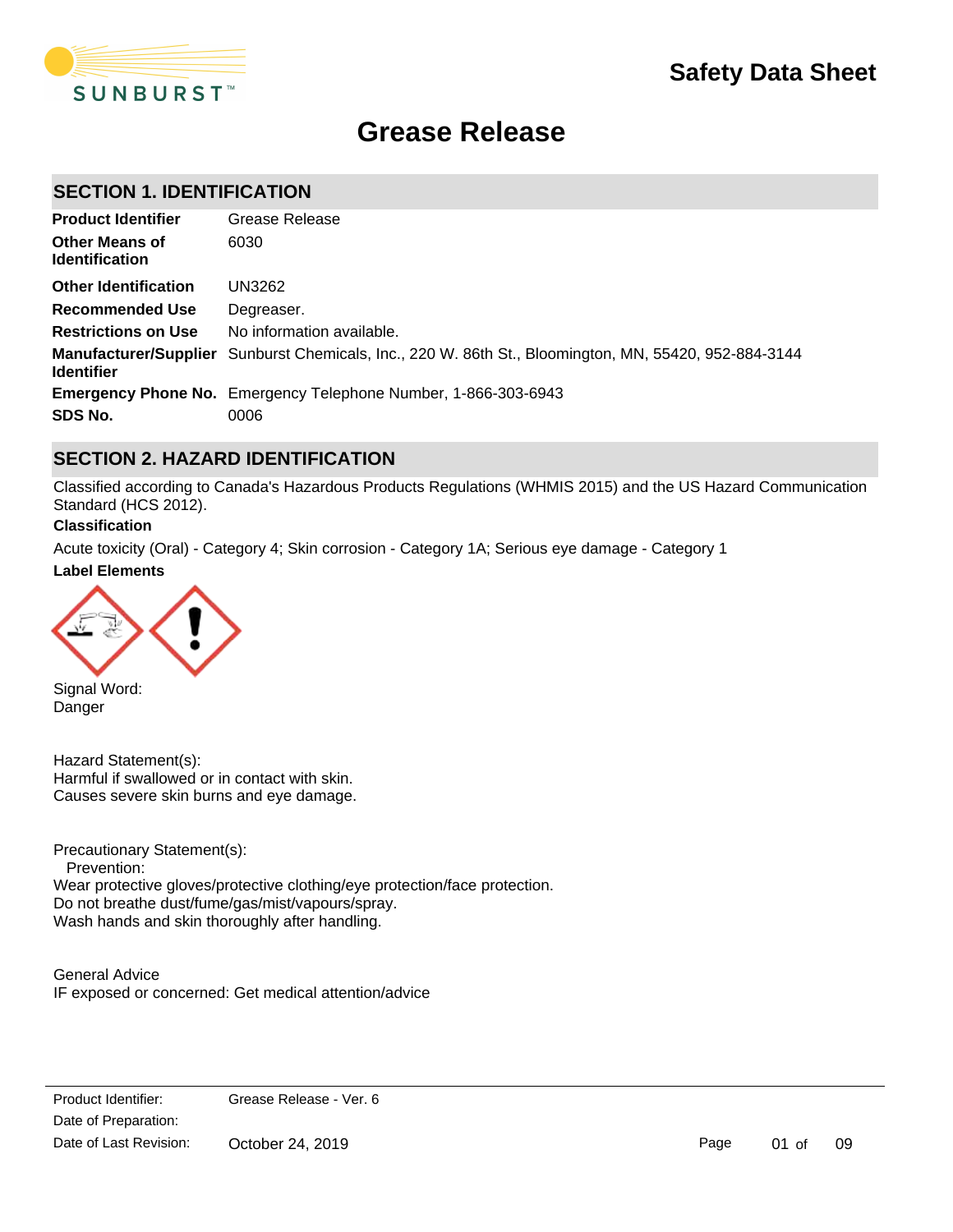Eyes

IF IN EYES: Rinse cautiously with water for several minutes. Remove contact lenses, if present and easy to do. Continue rinsing.

Immediately call a POISON CENTRE or doctor.

**Skin** 

IF ON SKIN (or hair): Take off immediately all contaminated clothing. Rinse skin with water or shower. Call a POISON CENTRE or doctor if you feel unwell.

Inhalation IF INHALED: Remove person to fresh air and keep comfortable for breathing.

Ingestion

IF SWALLOWED: Immediately call a POISON CENTRE or doctor. IF SWALLOWED: Rinse mouth. Do NOT induce vomiting.

 Storage: Store locked up. Store in a well-ventilated place. Keep container tightly closed.

Disposal:

Dispose of contents and container in accordance with local, regional, national and international regulations.

## **Other Hazards**

Not applicable.

-----------------------------------------------------------------------------------------------------------

PRODUCT AT USE DILUTION Classification Category of Use Dilution: Acute toxicity (Oral) - Category 4. Skin corrosion - Category 1; Serious eye damage - Category 1

Signal Word Danger

Hazard Statements Causes severe skin burns and eye damage

Precautionary Statement(s): Prevention: Wash hands and skin thoroughly after handling. Wear protective gloves / protective clothing / eye protection / face protection

General Response:

IF IN EYES: Rinse cautiously with water for several minutes. Remove contact lenses, if present and easy to do. Continue rinsin. Immediately call a POISON CENTRE or doctor/physician. IF ON SKIN: Wash with plenty of water. Take off contaminated clothing and wash it before reuse. IF INHALED: Remove victim to fresh air and keep at rest in a position comfortable for breathing. Call a POISON CENTRE or doctor / physician if you feel unwell. IF SWALLOWED: Rinse mouth, sip a glass of water if able to do so. Do NOT induce vomiting. Call a POISON CENTRE or doctor/physician if you feel unwell.

Storage: Store in accordance with local regulations.

------------------------------------------------------------------------------------------------------------.

Page 02 of 09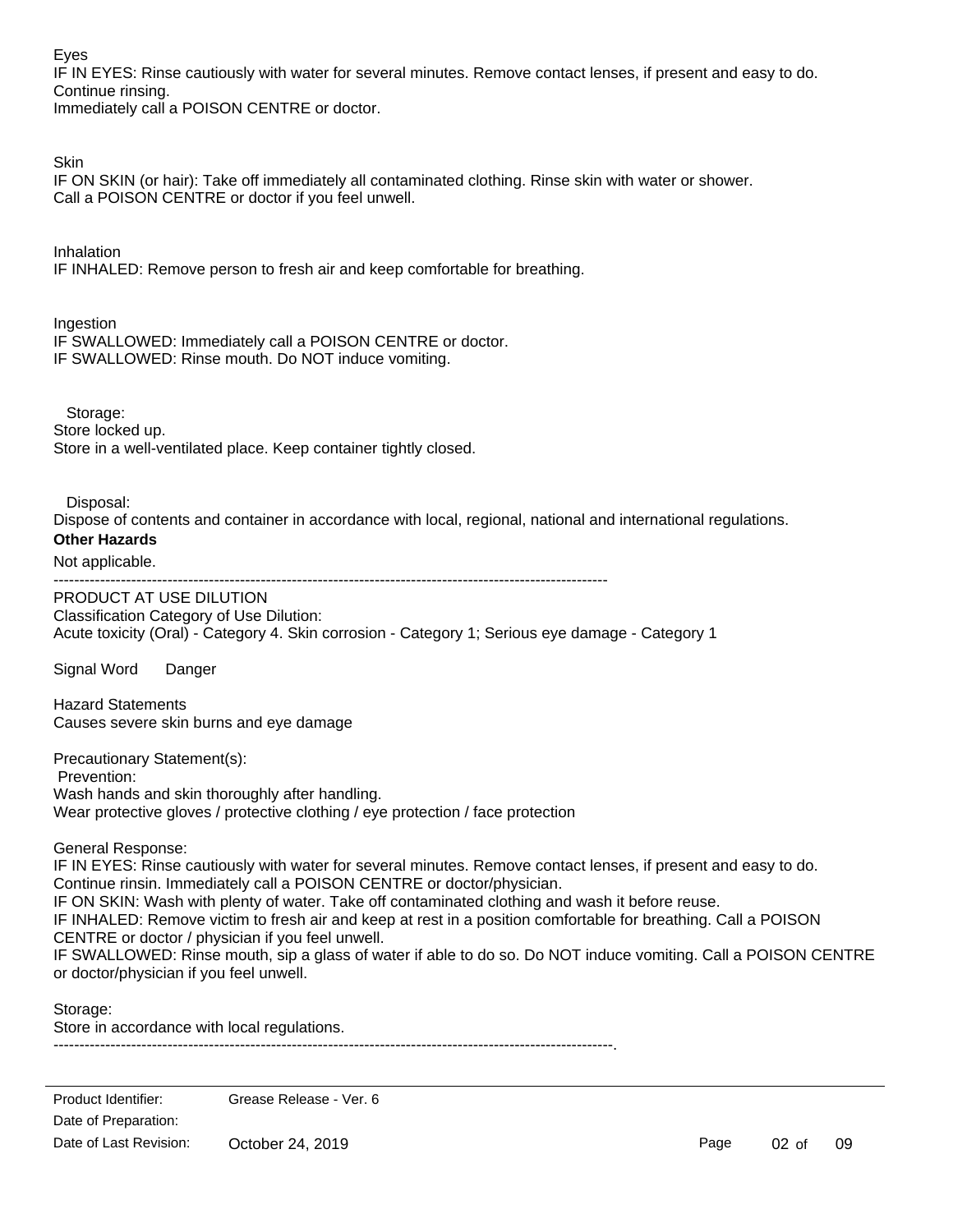## **SECTION 3. COMPOSITION/INFORMATION ON INGREDIENTS**

| ∣Chemical Name                                    | <b>CAS No.</b> | %         | <b>Other Identifiers Other Names</b> |  |
|---------------------------------------------------|----------------|-----------|--------------------------------------|--|
| 2-Butoxyethanol                                   | 111-76-2       | $25 - 35$ |                                      |  |
| Benzenesulfonic acid, C10-16-alkyl<br>derivatives | 68584-22-5     | $20 - 30$ |                                      |  |
| Potassium hydroxide                               | 1310-58-3      | $10 - 30$ |                                      |  |
| Sodium Xylene Sulfonate                           | 1300-72-7      | $10 - 20$ |                                      |  |
| Mixed Ethoxylated Alcohol                         | proprietary    | $5 - 10$  |                                      |  |

#### **Notes**

## PRODUCT AT USE DILUTION

Contains ingredients listed above at weight % less than 0.5%

## **SECTION 4. FIRST-AID MEASURES**

### **First-aid Measures**

### **Inhalation**

Remove source of exposure or move to fresh air. Get medical advice or attention if you feel unwell or are concerned.

### **Skin Contact**

Wash gently and thoroughly with lukewarm, gently flowing water and mild soap for 5 minutes. Thoroughly clean clothing, shoes and leather goods before reuse or dispose of safely. Call a Poison Centre or doctor if you feel unwell.

### **Eye Contact**

Immediately rinse the contaminated eye(s) with lukewarm, gently flowing water for 15-20 minutes, while holding the eyelid(s) open. Seek immediate medical attention/advice.

#### **Ingestion**

Do NOT induce vomiting. Drink plenty of water. Never give anything by mouth to an unconscious person. If symptoms persist, call a physician.

## **First-aid Comments**

Get medical advice or attention if you feel unwell or are concerned.

----------------------------------------------------------------------------------------------------------

## PRODUCT AT USE DILUTION

EYE CONTACT:

Rinse immediately with plenty of water, also under the eyelids, for at least 15 minutes. Seek immediate medical attention / advice.

#### SKIN CONTACT:

Wash off immediately with plenty of water for at least 15 minutes. Use mild soap if available. Get medical attention if irritation develops and persists.

## INHALATION:

Get medical attention if symptoms occur.

## INGESTION:

Do NOT induce vomiting. Drink plenty of water. Never give anything by mouth to an unconscious person. Seek immediate medical attention / advice.

----------------------------------------------------------------------------------------------------------.

#### **Most Important Symptoms and Effects, Acute and Delayed**

None known.

## **Immediate Medical Attention and Special Treatment**

Date of Preparation: Product Identifier: Grease Release - Ver. 6 Date of Last Revision: October 24, 2019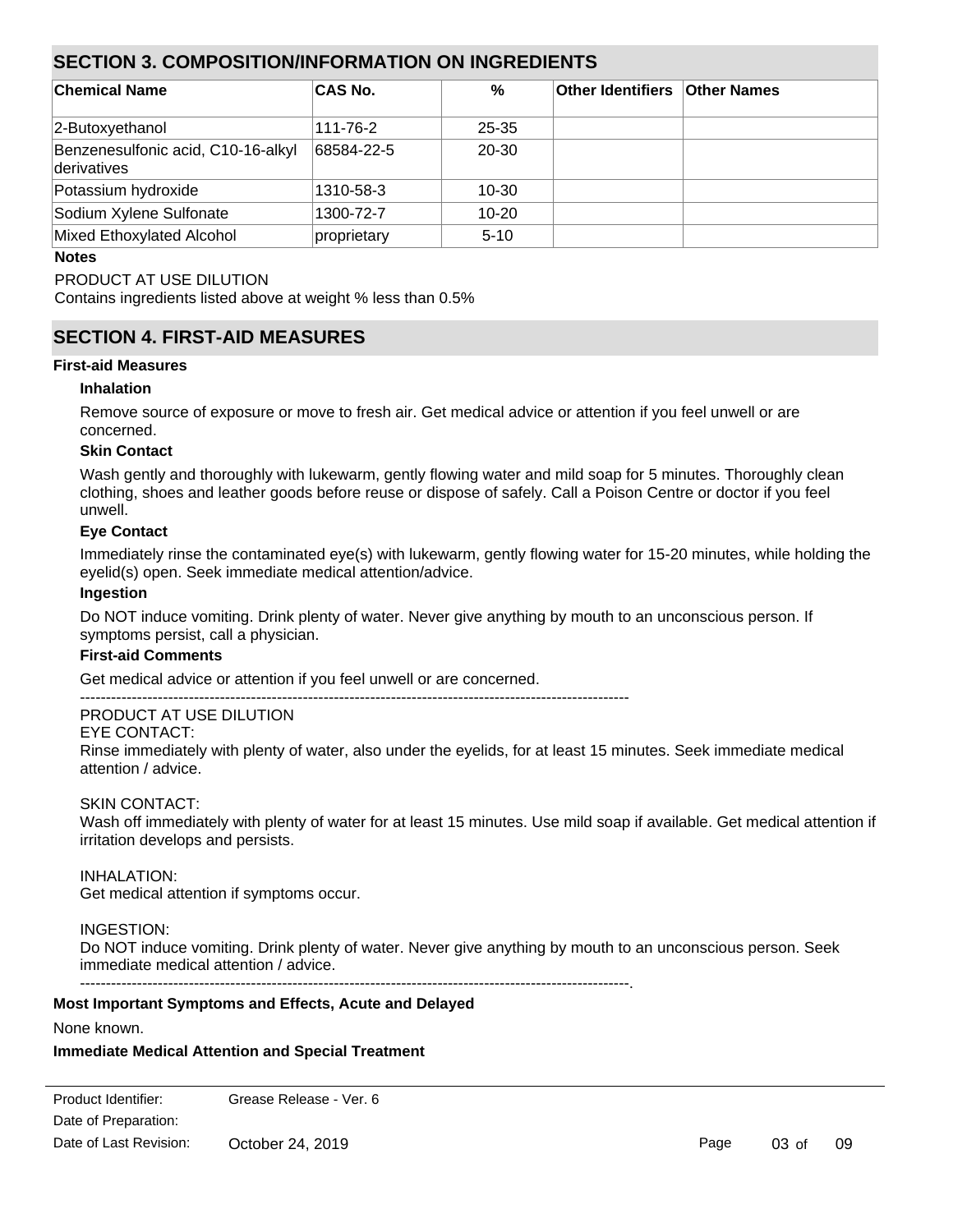### **Special Instructions**

Treat symptomatically.

## **SECTION 5. FIRE-FIGHTING MEASURES**

## **Extinguishing Media**

## **Suitable Extinguishing Media**

Water. Carbon dioxide (CO 2 ). Dry chemical.

### **Unsuitable Extinguishing Media**

None known.

### **Specific Hazards Arising from the Product**

Not sensitive to static discharge. Not sensitive to mechanical Impact.

### **Special Protective Equipment and Precautions for Fire-fighters**

As in any fire, wear self-contained breathing apparatus pressure-demand, MSHA/NIOSH (approved or equivalent) and full protective gear.

As in any fire, wear self-contained breathing apparatus pressure-demand, MSHA/NIOSH (approved or equivalent) and full protective gear.

## **SECTION 6. ACCIDENTAL RELEASE MEASURES**

#### **Personal Precautions, Protective Equipment, and Emergency Procedures**

Avoid contact with skin, eyes and clothing. Do not breathe spray mist. Ensure adequate ventilation. Use personal protective equipment. If spilled, take caution, as material can cause surfaces to become slippery.

#### **Environmental Precautions**

Avoid release to the environment. Collect spillage. See Section 12 for additional Ecological Information. Dispose of contents/container to an approved waste disposal plant.

### **Methods and Materials for Containment and Cleaning Up**

Contain and soak up spill with absorbent that does not react with spilled product. Collect and reuse if possible. Following product recovery, flush area with water.

#### **Other Information**

----------------------------------------------------------------------------------------------------------

## PRODUCT AT USE DILUTION

Personal precautions, protective equipment and emergency procedures: Avoid contact with skin, eyes and clothing. Do not breathe spray mist. Ensure adequate ventilation. Use personal protective equipment. Solution can cause surfaces to become slippery

Environmental precautions:

Avoid release to the environment. Rinse or mop up use solutions. Solutions may be flushed down sanitary sewer drains.

Methods and materials for containment and cleaning up:

Stop leak if safe to do so. Contain spillage, and then collect with noncombustible absorbent material, (e.g. sand, earth, diatomaceous earth, vermiculite) and place in container for disposal according to local / national regulations (see section 13). For large spills, dike spilled material or otherwise contain material to ensure runoff does not reach a waterway.

----------------------------------------------------------------------------------------------------------.

## **SECTION 7. HANDLING AND STORAGE**

#### **Precautions for Safe Handling**

Handle in accordance with good industrial hygiene and safety practice. Ensure adequate ventilation. Avoid contact with skin, eyes and clothing. Do not breathe vapours or spray mist. Do not eat, drink or smoke when using this product, or its use solutions.

Date of Preparation: Product Identifier: Grease Release - Ver. 6 Date of Last Revision: October 24, 2019

Page 04 of 09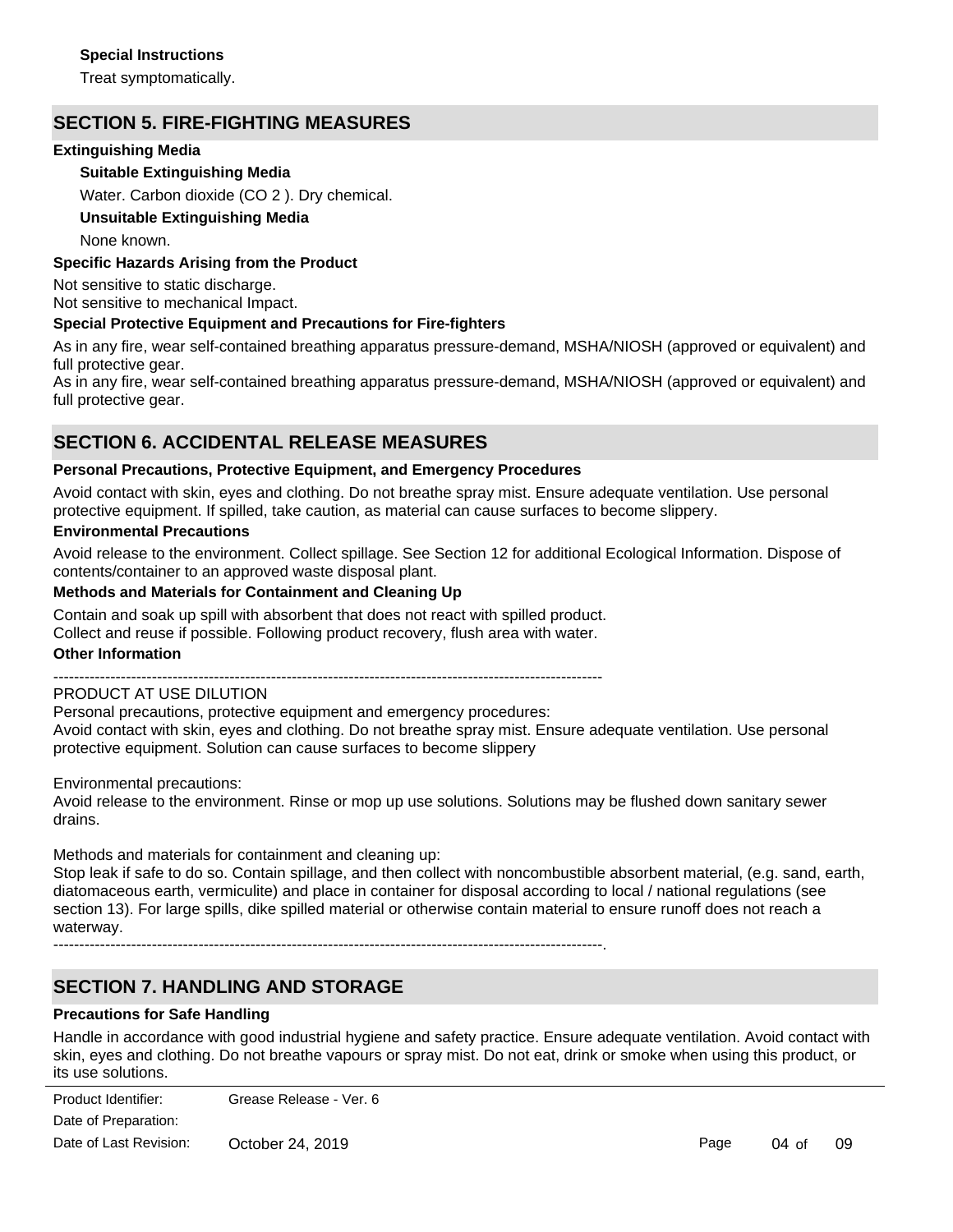## **Conditions for Safe Storage**

Keep container tightly closed. Keep container closed when not in use. Keep out of the reach of children.

----------------------------------------------------------------------------------------------------------

#### PRODUCT AT USE DILUTION Precautions for Safe Handling:

Avoid contact with skin and eyes. Wash hands thoroughly after handling.

#### Conditions for Safe Storage:

Keep out of reach of children. Store in suitable labeled containers.

----------------------------------------------------------------------------------------------------------.

## **SECTION 8. EXPOSURE CONTROLS/PERSONAL PROTECTION**

### **Control Parameters**

|                      | <b>ACGIH TLV®</b>   |             | <b>OSHA PEL</b> |                  | <b>AIHA WEEL</b> |            |
|----------------------|---------------------|-------------|-----------------|------------------|------------------|------------|
| <b>Chemical Name</b> | TWA                 | <b>STEL</b> | <b>TWA</b>      | Ceilina          | 8-hr TWA         | <b>TWA</b> |
| Potassium hydroxide  | $ 2 \text{ mg/m3} $ |             |                 | $2 \text{ mg/m}$ |                  |            |
| 2-Butoxyethanol      | 20 ppm              |             | $ 50$ ppm       |                  |                  |            |

A3 = Animal carcinogen.

### **Appropriate Engineering Controls**

Provide eyewash in work area, if contact or splash hazard exists.

## **Individual Protection Measures**

## **Eye/Face Protection**

Not required but it is good practice to wear safety glasses or chemical safety goggles.

#### **Skin Protection**

Rubber or vinyl gloves recommended when handling solid chemicals or their use solutions.

#### **Respiratory Protection**

Not normally required if product is used as directed. If exposure limits are exceeded or irritation is experienced, NIOSH/MSHA approved respiratory protection should be worn.

## **SECTION 9. PHYSICAL AND CHEMICAL PROPERTIES**

## **Basic Physical and Chemical Properties**

| Appearance                                                   | Brown.                                              |
|--------------------------------------------------------------|-----------------------------------------------------|
| Odour                                                        | Solvent                                             |
| <b>Odour Threshold</b>                                       | Not available                                       |
| рH                                                           | Not applicable                                      |
| <b>Melting Point/Freezing Point</b>                          | 60 °C (140 °F) (melting); Not applicable (freezing) |
| <b>Initial Boiling Point/Range</b>                           | Not available                                       |
| <b>Flash Point</b>                                           | Not available                                       |
| <b>Evaporation Rate</b>                                      | Not applicable                                      |
| Flammability (solid, gas)                                    | Not applicable                                      |
| <b>Upper/Lower Flammability or</b><br><b>Explosive Limit</b> | Not applicable (upper); Not applicable (lower)      |
| <b>Vapour Pressure</b>                                       | Not applicable                                      |
| Vapour Density (air = 1)                                     | Not applicable                                      |
| Relative Density (water $= 1$ )                              | Not available                                       |
| <b>Solubility</b>                                            | Soluble in water; Not available (in other liquids)  |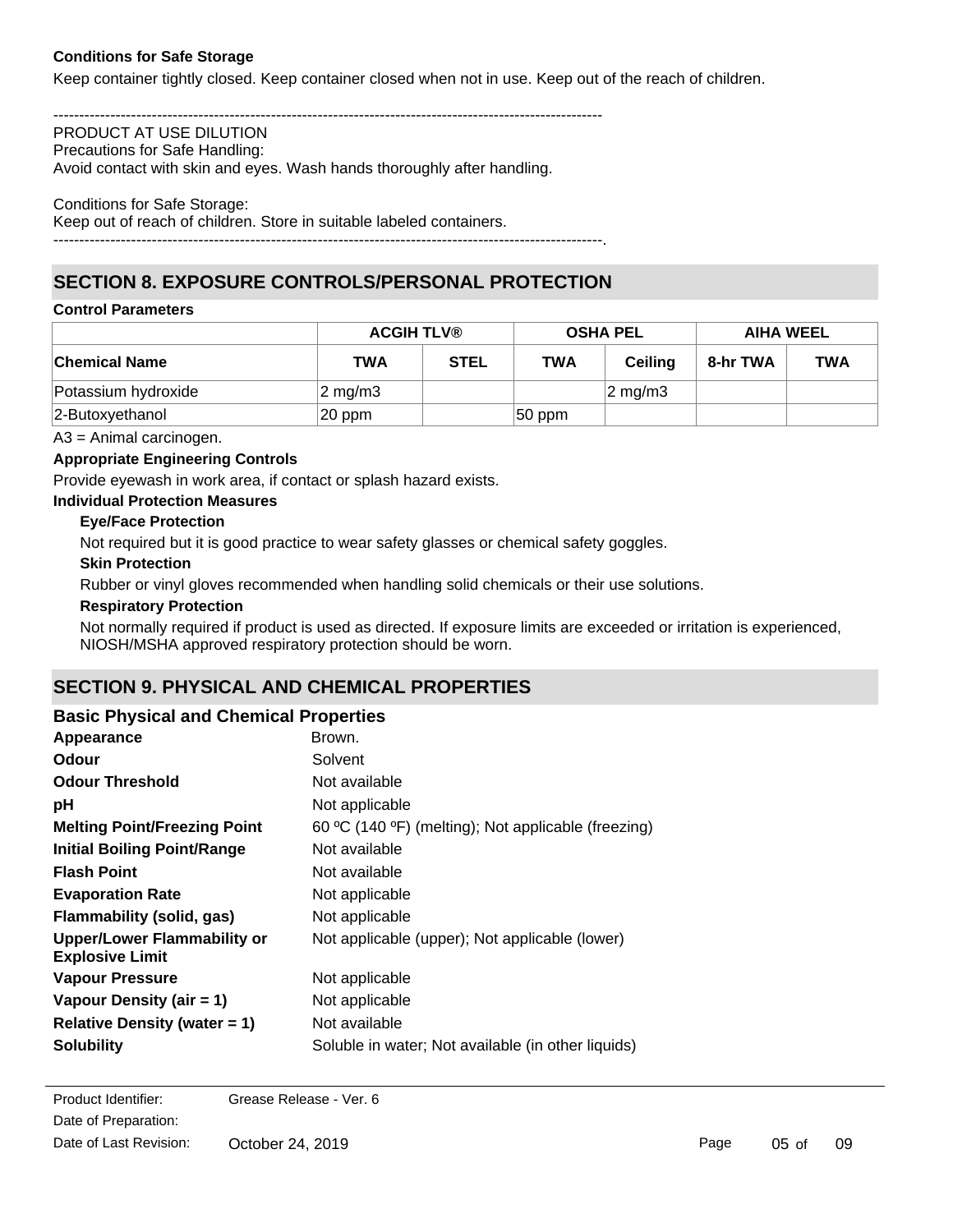| <b>Partition Coefficient,</b><br>n-Octanol/Water (Log Kow) | Not applicable                                       |
|------------------------------------------------------------|------------------------------------------------------|
| <b>Auto-ignition Temperature</b>                           | Not applicable                                       |
| <b>Decomposition Temperature</b>                           | Not available                                        |
| <b>Viscosity</b>                                           | Not applicable (kinematic); Not applicable (dynamic) |
| <b>Other Information</b>                                   |                                                      |
| <b>Physical State</b>                                      | Solid                                                |
| <b>Use Dilution</b>                                        | Use dilution pH is 11.5 - 12.5 pH                    |
| <b>VOC Content</b>                                         | VOC Content $(\% ) = 25-35\%$                        |
|                                                            |                                                      |

## **SECTION 10. STABILITY AND REACTIVITY**

**Chemical Stability** Normally stable. **Conditions to Avoid** None known. **Incompatible Materials** None known. **Hazardous Decomposition Products** None known. **Possibility of Hazardous Reactions** None expected under normal conditions of storage and use. **Reactivity** None known.

## **SECTION 11. TOXICOLOGICAL INFORMATION**

## **Likely Routes of Exposure**

Skin contact; eye contact.

## **Acute Toxicity**

| <b>Chemical Name</b>                                    | <b>LC50</b>                          | LD50 (oral)        | LD50 (dermal)      |  |
|---------------------------------------------------------|--------------------------------------|--------------------|--------------------|--|
| Potassium hydroxide                                     | Not available                        | $273$ mg/kg (rat)  | Not available      |  |
| Benzenesulfonic acid,<br>C10-16-alkyl derivatives       | Not available                        | 1470 mg/kg (rat)   | > 2000 mg/kg (rat) |  |
| 2-Butoxyethanol                                         | 2.21 mg/L (rat) (4-hour<br>exposure) | 400 mg/kg (rabbit) |                    |  |
| LC50: No information was located.                       |                                      |                    |                    |  |
| LD50 (oral): No information was located.                |                                      |                    |                    |  |
| LD50 (dermal): No information was located.              |                                      |                    |                    |  |
| <b>Skin Corrosion/Irritation</b>                        |                                      |                    |                    |  |
| Causes severe skin burns.                               |                                      |                    |                    |  |
| <b>Serious Eye Damage/Irritation</b>                    |                                      |                    |                    |  |
| Causes serious eye damage.                              |                                      |                    |                    |  |
| STOT (Specific Target Organ Toxicity) - Single Exposure |                                      |                    |                    |  |
| <b>Inhalation</b>                                       |                                      |                    |                    |  |
| May cause irritation of respiratory tract.              |                                      |                    |                    |  |
| Ingestion                                               |                                      |                    |                    |  |
| Product Identifier:<br>Date of Preparation:             | Grease Release - Ver. 6              |                    |                    |  |

te or Preparat Date of Last Revision: October 24, 2019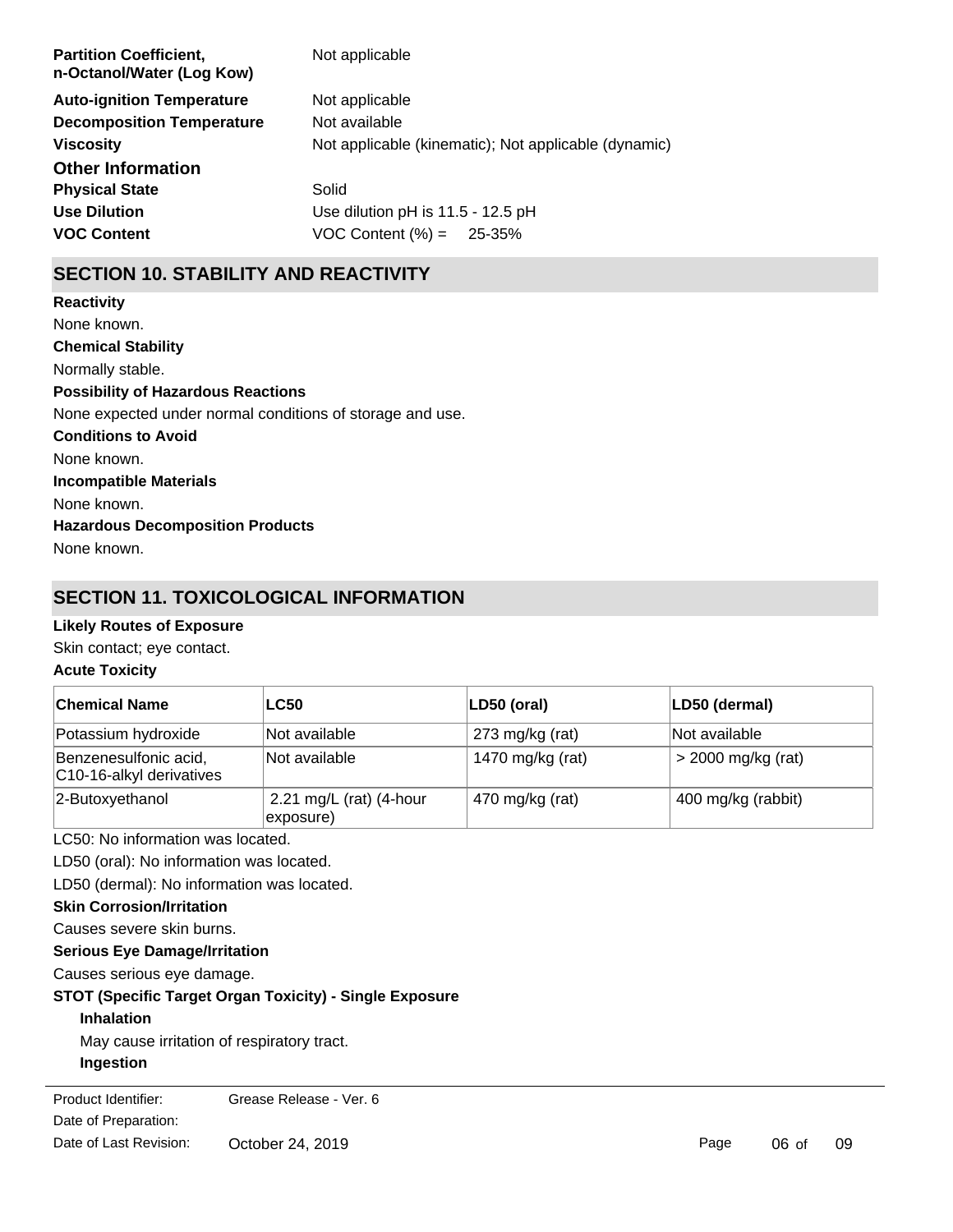Harmful if swallowed. Ingestion may cause gastrointestinal irritation, nausea, vomiting and diarrhea.

## **Aspiration Hazard**

No information was located.

**STOT (Specific Target Organ Toxicity) - Repeated Exposure**

No information available.

## **Respiratory and/or Skin Sensitization**

No information available.

## **Carcinogenicity**

| <b>Chemical Name</b> | IARC    | <b>ACGIH®</b> | NTF | OSHA |
|----------------------|---------|---------------|-----|------|
| 2-Butoxyethanol      | Group 3 | 'A3           |     |      |

Group 3 – Not classifiable as to its carcinogenicity to humans.

A3 – Confirmed animal carcinogen.

### **Reproductive Toxicity**

## **Development of Offspring**

No information was located.

**Sexual Function and Fertility**

No information was located.

## **Effects on or via Lactation**

No information was located.

### **Germ Cell Mutagenicity**

Not mutagenic.

#### **Interactive Effects**

No information was located.

### **Other Information**

---------------------------------------------------------------------------------------

PRODUCT AT USE DILUTION

Inhalation: May cause irritation of respiratory tract. Eye Contact: Causes serious eye damage Skin Contact: Causes severe skin burns Ingestion: Harmful if swallowed. Ingestion may cause gastrointestinal irritation, nausea, vomiting, and diarrhea. ---------------------------------------------------------------------------------------

## **SECTION 12. ECOLOGICAL INFORMATION**

#### **Ecotoxicity**

Harmful, with long lasting effects to aquatic life, based on acute toxicity tests.

## **Acute Aquatic Toxicity**

| <b>Chemical Name</b>                              | <b>LC50 Fish</b>                                                               | <b>IEC50 Crustacea</b>                               | <b>ErC50 Aquatic</b><br><b>Plants</b> | ErC50 Algae         |
|---------------------------------------------------|--------------------------------------------------------------------------------|------------------------------------------------------|---------------------------------------|---------------------|
| Potassium hydroxide                               | 80 mg/L (96-hour)                                                              | Not available                                        | Not available                         | Not available       |
| Benzenesulfonic acid,<br>C10-16-alkyl derivatives | $0.97$ mg/L<br>(Oncorhynchus<br>mykiss (rainbow<br>trout); 96-hour;<br>static) | 2.9 mg/L (Daphnia<br>magna (water flea);<br>48-hour) | Not available                         | 0.97 mg/L (96-hour) |
| 2-Butoxyethanol                                   | 1490 mg/L (Lepomis Not available<br>macrochirus<br>(bluegill); 96-hour)        |                                                      | Not available                         | Not available       |

Date of Preparation: Product Identifier: Grease Release - Ver. 6 Date of Last Revision: October 24, 2019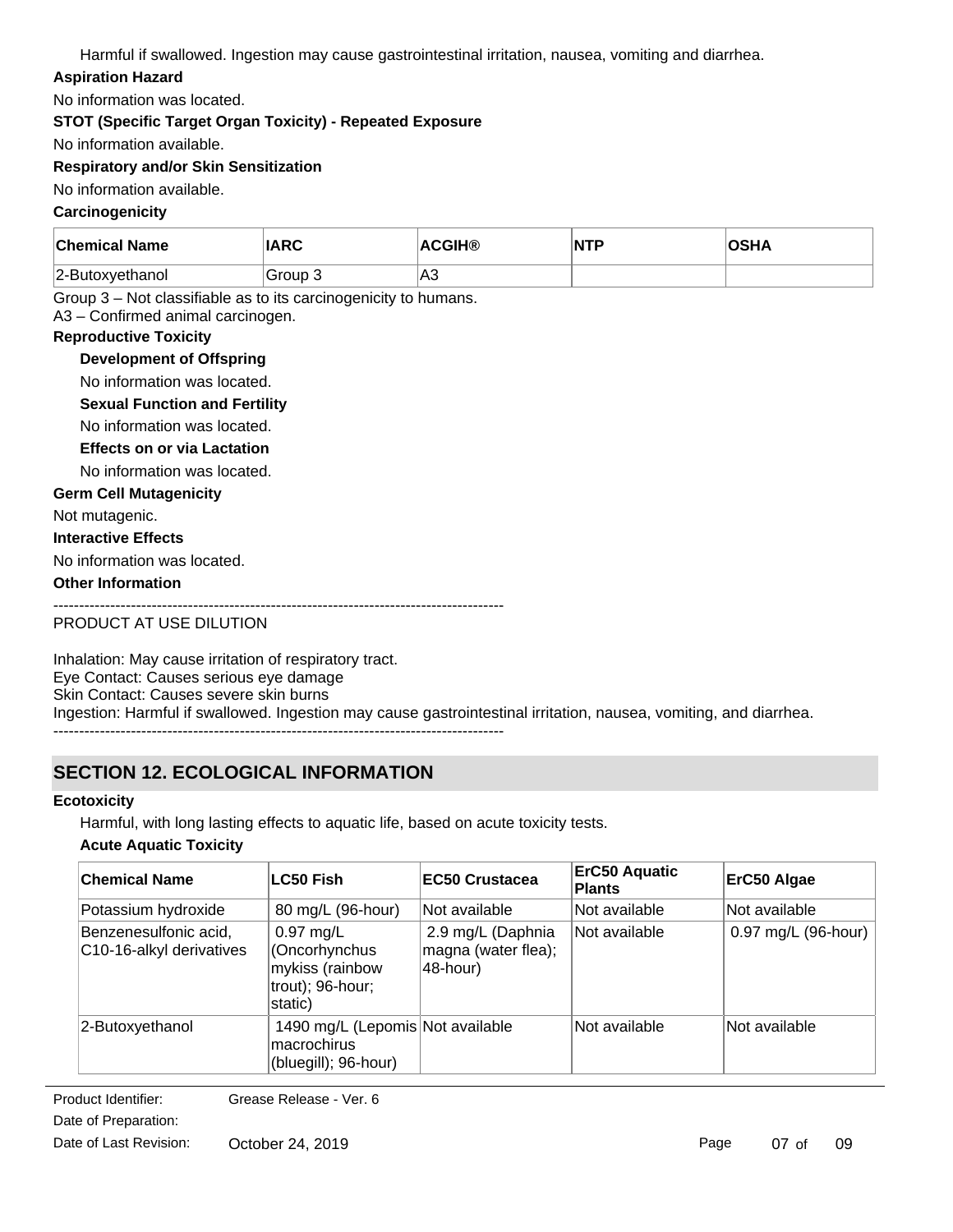No information was located. No information was located. There is no information available. No information available. **Persistence and Degradability Mobility in Soil Other Adverse Effects Bioaccumulative Potential**

## **SECTION 13. DISPOSAL CONSIDERATIONS**

#### **Disposal Methods**

Dispose of contents and container in accordance with local, regional, national and international regulations.

## **SECTION 14. TRANSPORT INFORMATION**

| <b>Regulation</b> | UN No. | <b>Proper Shipping Name</b>                                        | <b>Transport Hazard</b><br>Class(es) | <b>Packing</b><br><b>Group</b> |
|-------------------|--------|--------------------------------------------------------------------|--------------------------------------|--------------------------------|
| <b>IUS DOT</b>    | UN3262 | Corrosive Solid, basic, inorganic, n.o.s. (Potassium<br>hydroxide) |                                      |                                |

**Environmental Hazards** Not applicable

**Special Precautions** Not applicable

## **Transport in Bulk According to Annex II of MARPOL 73/78 and the IBC Code**

Not applicable

**Emergency Response** 154 **Guide No.**

## **SECTION 15. REGULATORY INFORMATION**

## **Safety, Health and Environmental Regulations**

#### **Canada**

## **Domestic Substances List (DSL) / Non-Domestic Substances List (NDSL)**

All ingredients are listed on the DSL/NDSL.

#### **USA**

## **Toxic Substances Control Act (TSCA) Section 8(b)**

All ingredients are listed on the TSCA Inventory.

#### **Additional USA Regulatory Lists**

SARA Title III - Section 313:

Section 313 of Title III of the Superfund Amendments and Reauthorization Act of 1986 (SARA). This product does contain chemicals which are subject to the reporting requirements of the Act and Title 40 of the Code of Federal Regulations, Part 372.

Chemical Name CAS-No Weight % SARA 313 - Threshold Values % 2-Butoxyethanol 111-76-2 25-35 1.0.

SARA Title III - Section 311/312:

| Acute Health Hazard   | Yes |
|-----------------------|-----|
| Chronic Health Hazard | N٥  |
| Fire Hazard           | N٥  |

Sudden Release of Pressure Hazard No Product Identifier: Grease Release - Ver. 6 Date of Last Revision: Date of Preparation: October 24, 2019